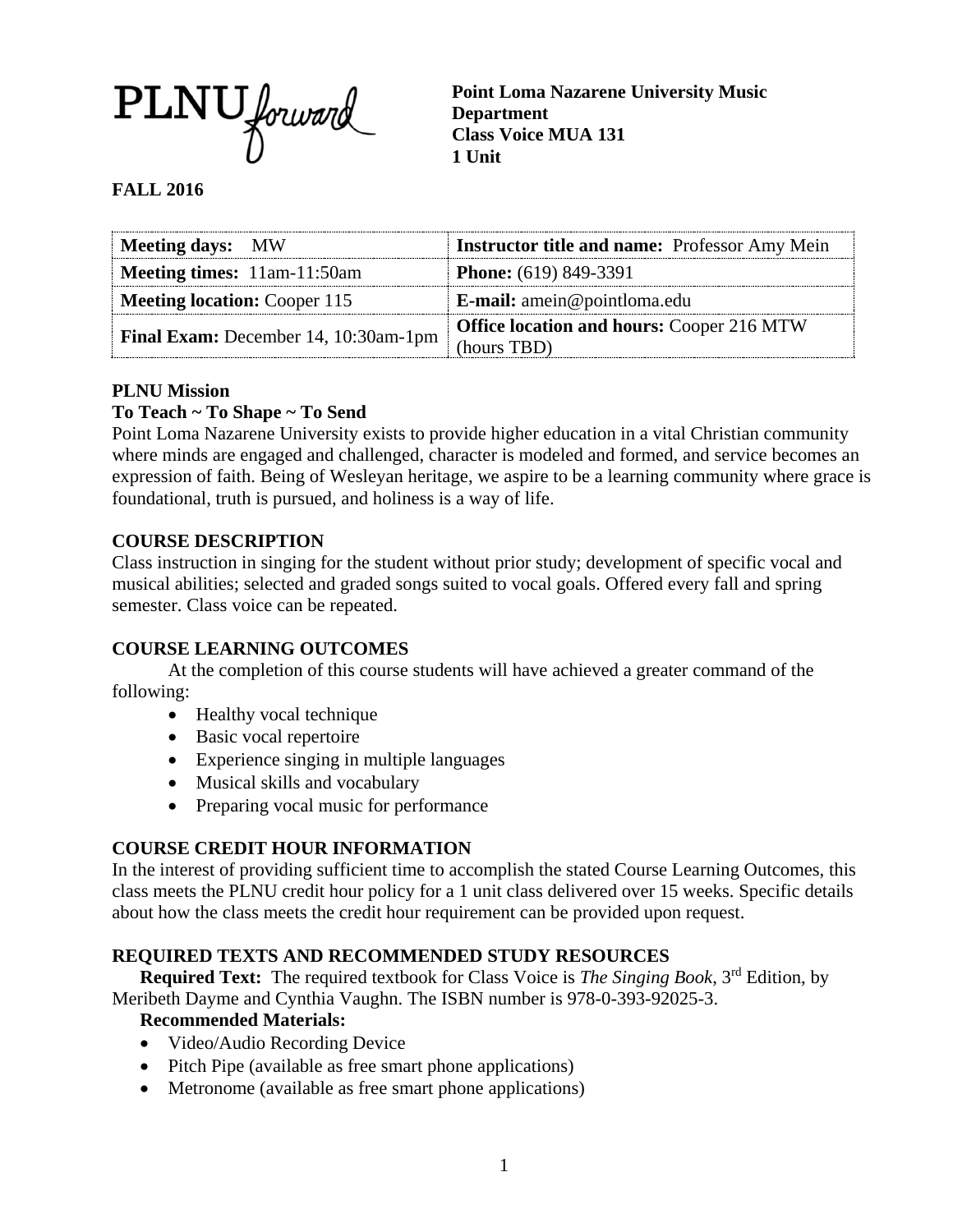### **EVALUATION**: **Method of Instruction:**

- Lecture of topics related to singing
- Demonstration of vocal topics by instructor, guest artist, or multimedia examples
- Use of video to monitor student progress
- Assignment of homework for outside classroom exploration

## **Grading Procedures:**

| <b>Quarterly Performances</b> | 40\%  |
|-------------------------------|-------|
| <b>Quarterly Quizzes</b>      | 25%   |
| Homework                      | 20%   |
| Participation                 | 15%   |
|                               | 100\% |

### **1. Quarterly Performances:** 40%

Evaluation based on vocal technique, musical accuracy, stage deportment, and individual progress.

## **2. Quarterly Quizzes:** 25%

Quizzes will contain material covered in classroom discussion and exploration in addition to the textbook reading assignments. It is the student's responsibility to obtain notes from a classmate in the event of an absence.

### **3. Homework:** 20%

Assignments are completed as specified by instructor and submitted in a timely fashion.

### **4. Class Participation:** 15%

Attend class and be prepared to actively participate in lectures, exercises, and performances with music.

### **Grading scale:**

|      | 93%-100% |
|------|----------|
|      | 90%-92%  |
| $B+$ | 87%-89%  |
| B    | 83%-86%  |
| IB.  | 80%-82%  |
|      | 77%-79%  |

| $\mathsf{C}$   | 73%-76%      |
|----------------|--------------|
| $C-$           | 70%-72%      |
| $D-$           | 67%-69%      |
| D              | 63%-66%      |
| D              | 60%-62%      |
| $\overline{F}$ | $0\% - 59\%$ |

**ATTENDANCE POLICY**: Regular and punctual attendance at all classes in which a student is registered is considered essential to optimum academic achievement. Therefore, regular attendance and participation in this class are minimal requirements to be met.

The final grade in this class will be affected by active participation, including attendance, as follows: two unexcused absences will lower one's grade by 10% (ex: A to B.) Two tardies are equivalent to an absence. An absence will be considered unexcused if the student does not notify the professor before the missed class occurs. In the case of an unexpected emergency, contact the professor as soon as possible and a decision will be made in regards to excused eligibility.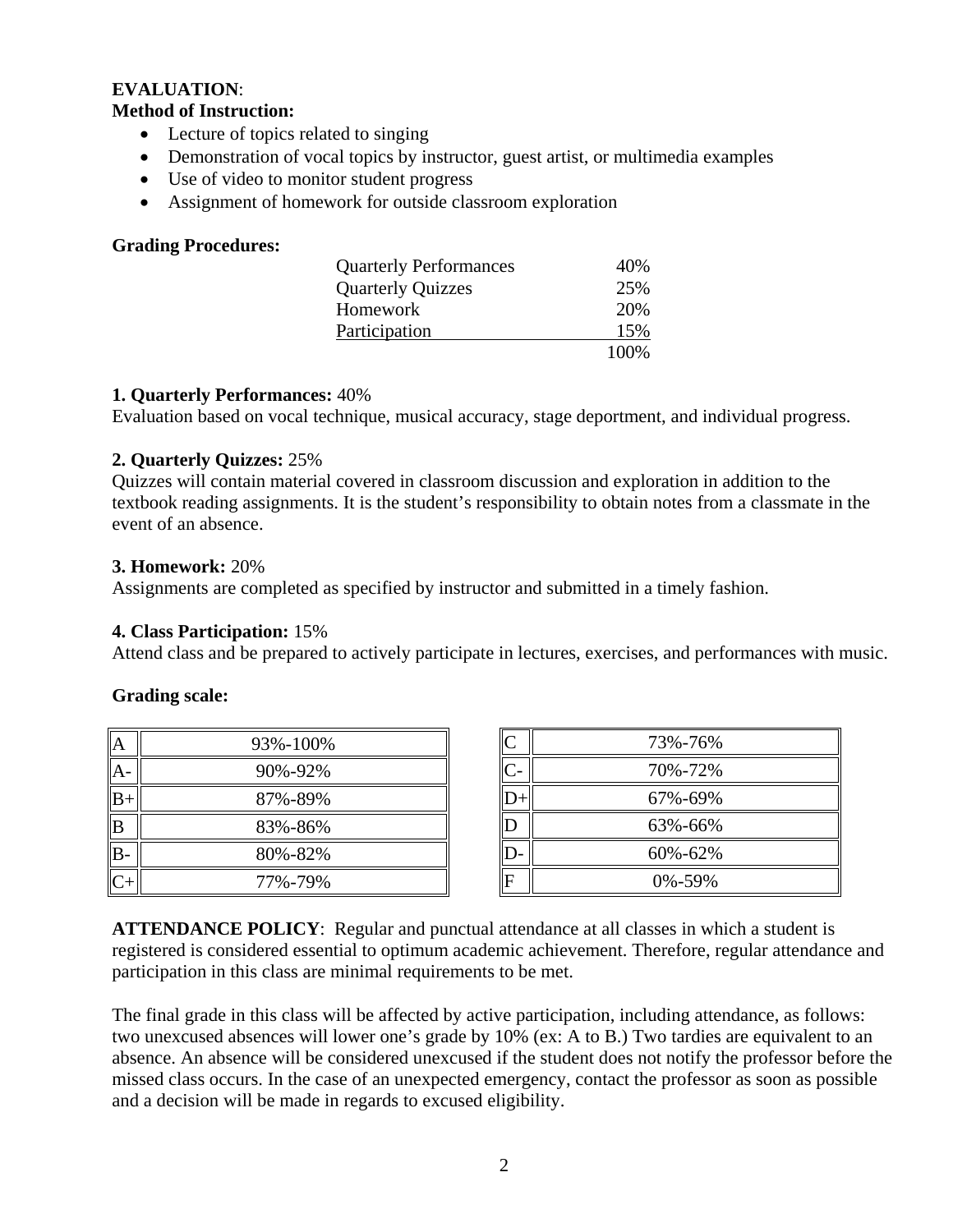**MAKE-UP POLICY**: Students are expected to complete assignments by the projected date. Late assignments will not be accepted. Quizzes will be afforded a make-up only in the event of an emergency-caused absence.

**PROJECTS:** Four song studies and four journals of varying topics - detailed on pages 4 and 5.

**TESTS**: There will be four scheduled quizzes and four scheduled graded performances.

# **FINAL EXAMINATION POLICY**

Successful completion of this class requires attending class on its scheduled day for the final quiz and song performance. No requests for early examinations or alternative days will be approved.

# **EXTRA CREDIT PROJECTS**: Optional Concert Attendance - TBD

**UNAUTHORIZED CELL PHONE USE:** Out of respect for the musical rehearsals and performances of students in this class, mobile devices are to be silenced and used only for direct classroom aids (personal recording, use of music apps on smart phones.)

**INSTRUCTOR AVAILABLITIY:** Students may call, e-mail, or verbally request a private conference with Professor Mein.

**SPIRITUAL GOALS:** PLNU strives to be a place where you grow as whole persons. To this end we provide resources for our graduate students to encounter God and grow in their Christian faith. At the Mission Valley campus we have an onsite chaplain, Rev. Nancy Pitts who is available during class break times across the week. If students have questions, a desire to meet with Rev Pitts or prayer requests you can contact her directly at gradchaplainmissionvalley@pointloma.edu. In addition there are resources for your Christian faith journey available at http://www.pointloma.edu/experience/faith/graduate-studentspiritual-life

# **PLNU COPYRIGHT POLICY**

Point Loma Nazarene University, as a non-profit educational institution, is entitled by law to use materials protected by the US Copyright Act for classroom education. Any use of those materials outside the class may violate the law.

# **PLNU ACADEMIC HONESTY POLICY**

Students should demonstrate academic honesty by doing original work and by giving appropriate credit to the ideas of others. Academic dishonesty is the act of presenting information, ideas, and/or concepts as one's own when in reality they are the results of another person's creativity and effort. A faculty member who believes a situation involving academic dishonesty has been detected may assign a failing grade for that assignment or examination, or, depending on the seriousness of the offense, for the course. Faculty should follow and students may appeal using the procedure in the university Catalog. See Academic Policies in the Graduate and Professional Studies Catalog for definitions of kinds of academic dishonesty and for further policy information.

# **PLNU ACADEMIC ACCOMMODATIONS POLICY**

If you have a diagnosed disability, please contact Jean Moncada in the Center for Student Success (CSS) within the first two weeks of class to demonstrate need and to register for accommodation by phone at (619) 563-2849 or by e-mail at jmoncada@pointloma.edu. Ask your academic advisor or program director for any additional accommodation information.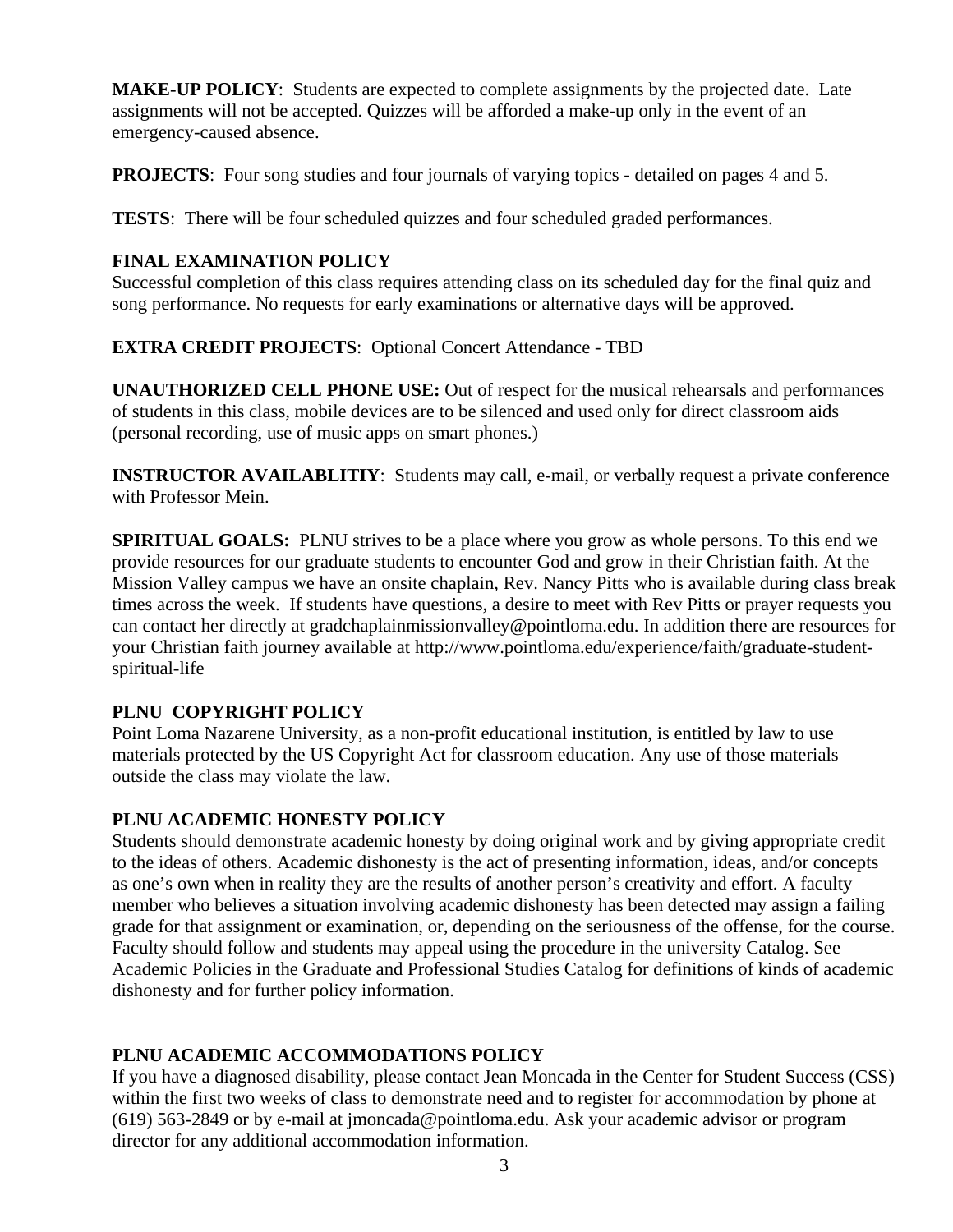# **PLNU ATTENDANCE AND PARTICIPATION POLICY**

Regular and punctual attendance at all classes is considered essential to optimum academic achievement. If the student is absent from more than 10 percent of class meetings, the faculty member can file a written report which may result in de-enrollment. If the absences exceed 20 percent, the student may be de-enrolled without notice until the university drop date or, after that date, receive the appropriate grade for their work and participation. See Academic Policies in the Graduate and Professional Studies Catalog for additional detail.

# **Assignment Guidelines**

**I. General –**All assignments are to be submitted in a typed format, printed and submitted in class OR emailed to instructor on the date due as listed in the semester schedule. Late assignments will not be accepted. Homework must be submitted regardless of classroom attendance on the due date. No assignments will be accepted after midnight on Thursday, Dec 15.

**II. Journals – Topics will vary**. General example: Record your methods and experiences in your independent vocal practice in relation to classroom topics. Describe your rehearsal and related observations. Be specific about what vocalizes and repertoire you sing. Detail any progress and/or challenges you experience. The journals will be returned to you for your records. 300 words.

**III. Song Study:** Based on your research and interpretation of the particular piece, describe the context and your intention for conveying the overall message of your song on the given form.

## **Assignments**

Subject to change with notification from instructor

### **I. Song Study**

It is essential that you have a full understanding of each song that you perform. You will complete four song studies throughout the semester, one for each song that you select to perform. Answer a series of questions about the context, content, history, and meaning of your chosen song. In many cases you will need to do some research, but at times you will also need to supply your own creative interpretation.

**The song study does not need to be completed in essay form.** Answer the following questions regarding your chosen song in a minimum of 300 words. Please remember that plagiarism is fairly easy to identify and won't be accepted. If answering in list form, please include each question followed by your answer.

- 1. What is the genre?
- 2. Who is the composer and lyricist/poet? What other works are they known for?
- 3. What is the historical context of your song? When was it written?
- 4. What is notable about the music the vocal line and/or the accompaniment?
- 5. Who are you, as the singer/story-teller in your song?
- 6. When and where are you?
- 7. Who are you "speaking" to?
- 8. What is the mood you are conveying?
- 9. What is your objective, as the character?
- 10. How do you intend to convey your intended mood and message?
- 11. Why did you select this song?
- 12. What do you anticipate will be your strengths and challenges in performing this song?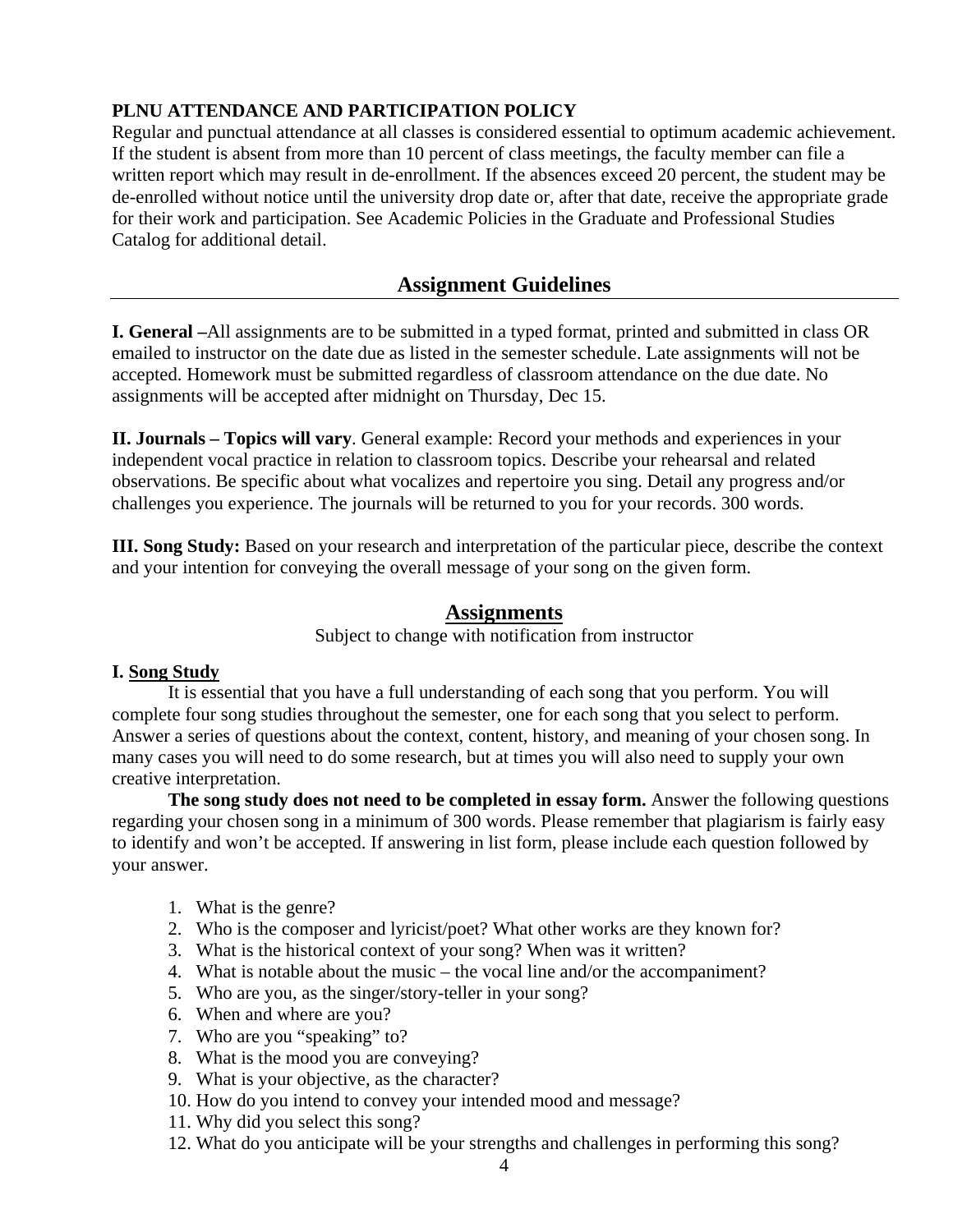## **II. Journals**

Journals will cover a wide range of topics and are subject to change with prior notification from the instructor. Unlike the song study, **the journals are required to be completed in essay form** using correct grammar, punctuation, spelling, etc. Please take the time to proofread your paper and check for errors. Papers that are incoherent or poorly written will be returned for revision. Journals will be a minimum of 300 words:

1. **Journal #1** (due 9/21) – Write about your musical, vocal, and performing background. Why are you taking this class? What are your objectives and how do you intend to accomplish your goals? In the first few weeks of class, you will learn some ways to rehearse, learn new music, and warm up your voice. Write about your independent rehearsal and what exercises you utilize. What are some initial observations about your voice – what do you do well and what do you find challenging?

## 2. **Journal #2** (due 10/19)

Part One: Respond to and critique your first song performance. How did nerves affect you? What do you think went well? What do you want to improve on? How will you approach your next performance in terms of preparation? What did you notice overall about your colleagues' performances that you can learn from?

Part Two: We are discussing breathing and posture in this quarter. Briefly research the Alexander Method and the Feldenkrais Technique and how they relate to singing. What other exercises or practices do you think would have a positive impact on your breath and body for singing?

3. **Journal #3** (due 11/16) – Watch a video of a laryngoscope. What do you notice about the motions within the larynx? Explore your own tone, resonance, and register shifts. What are your observations about your own voice? What do you look for in singers? Identify one male and one female singer who you think have good voices. Specifically describe what you like about their voice. Supply a video/audio link for each singer.

4. **Journal #4** (due 12/7) – Watch and respond to a series of assigned performances online. You will receive an email with links to YouTube videos. What do you notice about their voices, stage presence, effectiveness in conveying meaning and emotion, and their overall performance? Be specific about what you observe in relation to our classroom topics.